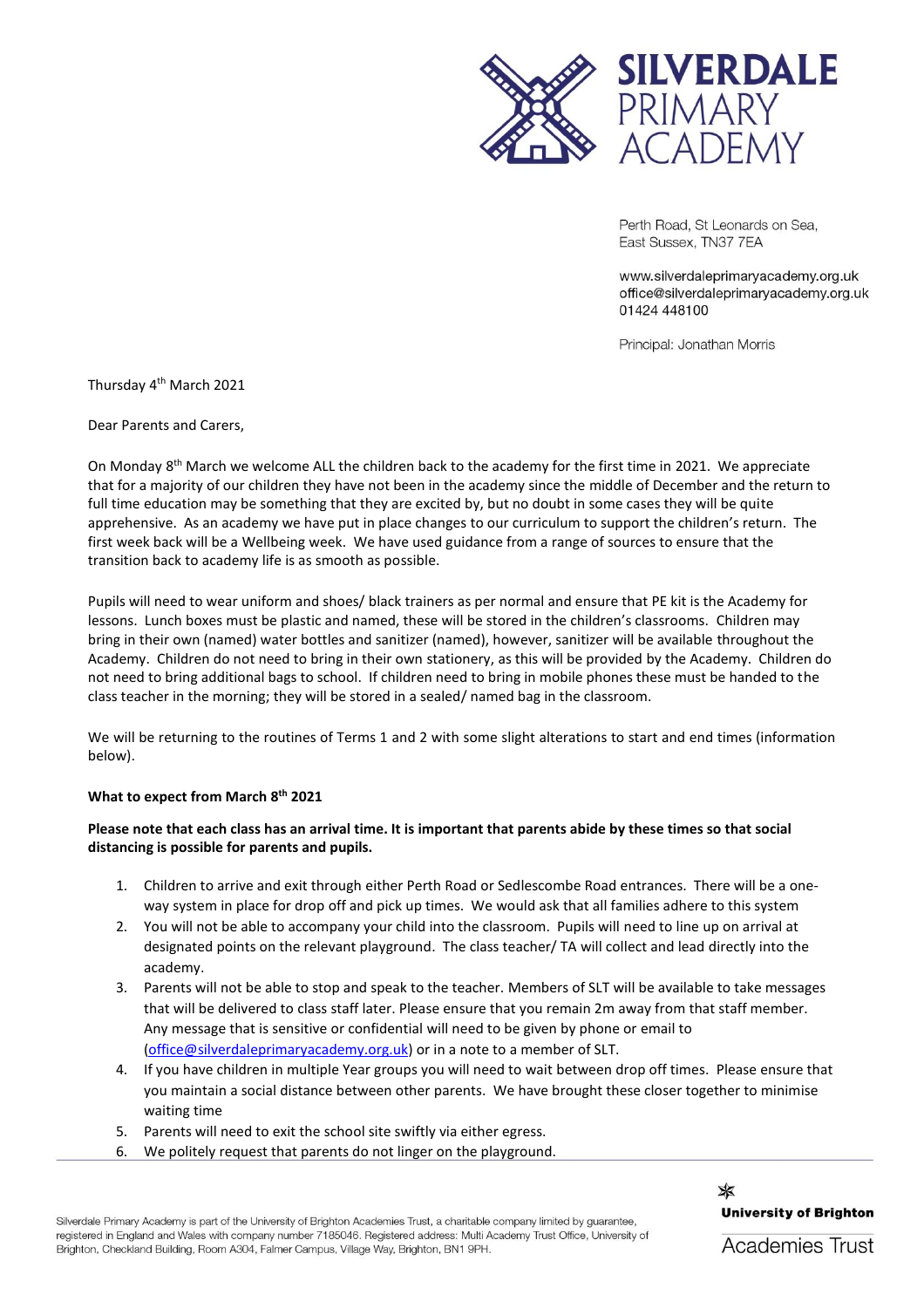7. It is expected for Year 5 & 6 pupils that parents do not need to enter the playground and pupils can be left by parents after they enter the school playground. Please note this gate will be manned by a member of school staff at all times during the start and end of the school day.



| <b>EYFS</b> | Year 1     | Year 2     | Year 3          | Year 4          | Year 5          | Year 6          |
|-------------|------------|------------|-----------------|-----------------|-----------------|-----------------|
| 8.50        | 8.30       | 8.40       | 8.45            | 8.30            | 8.40            | 8.30            |
| <b>EYFS</b> | KS1        | KS1        | KS <sub>2</sub> | KS <sub>2</sub> | KS <sub>2</sub> | KS <sub>2</sub> |
| playground  | playground | playground | playground      | playground      | playground      | playground      |

# **Collection at the end of the school day.**

We once again ask that you walk or cycle to school to collect your children, however if you do drive please park on the Ponswood Industrial Estate or surrounding streets and walk to the Perth Road entrance, remaining 2 metres behind other parents.

To ensure that there is space for parents to collect pupils while social distancing, the end of the day has been staggered. (Times below)

Please be on time. If the system causes queues due to parents being late, we will have to further stagger the collection times.

Members of SLT will be available to take messages from you for staff. Please remain 2m away from this staff member.

Please ensure that you socially distance from other parents. If you have young children with you, please keep them close to you. Please ensure you leave the site swiftly keeping to the left via either Perth Road or Sedlescombe Road. Please note, pupils will be unable to go and collect anything left behind in classes. We will endeavour to ensure that they bring everything with them, but pupils often forget or put items down. Forgotten items will be in class in the morning.

Silverdale Primary Academy is part of the University of Brighton Academies Trust, a charitable company limited by guarantee, registered in England and Wales with company number 7185046. Registered address: Multi Academy Trust Office, University of Brighton, Checkland Building, Room A304, Falmer Campus, Village Way, Brighton, BN1 9PH.